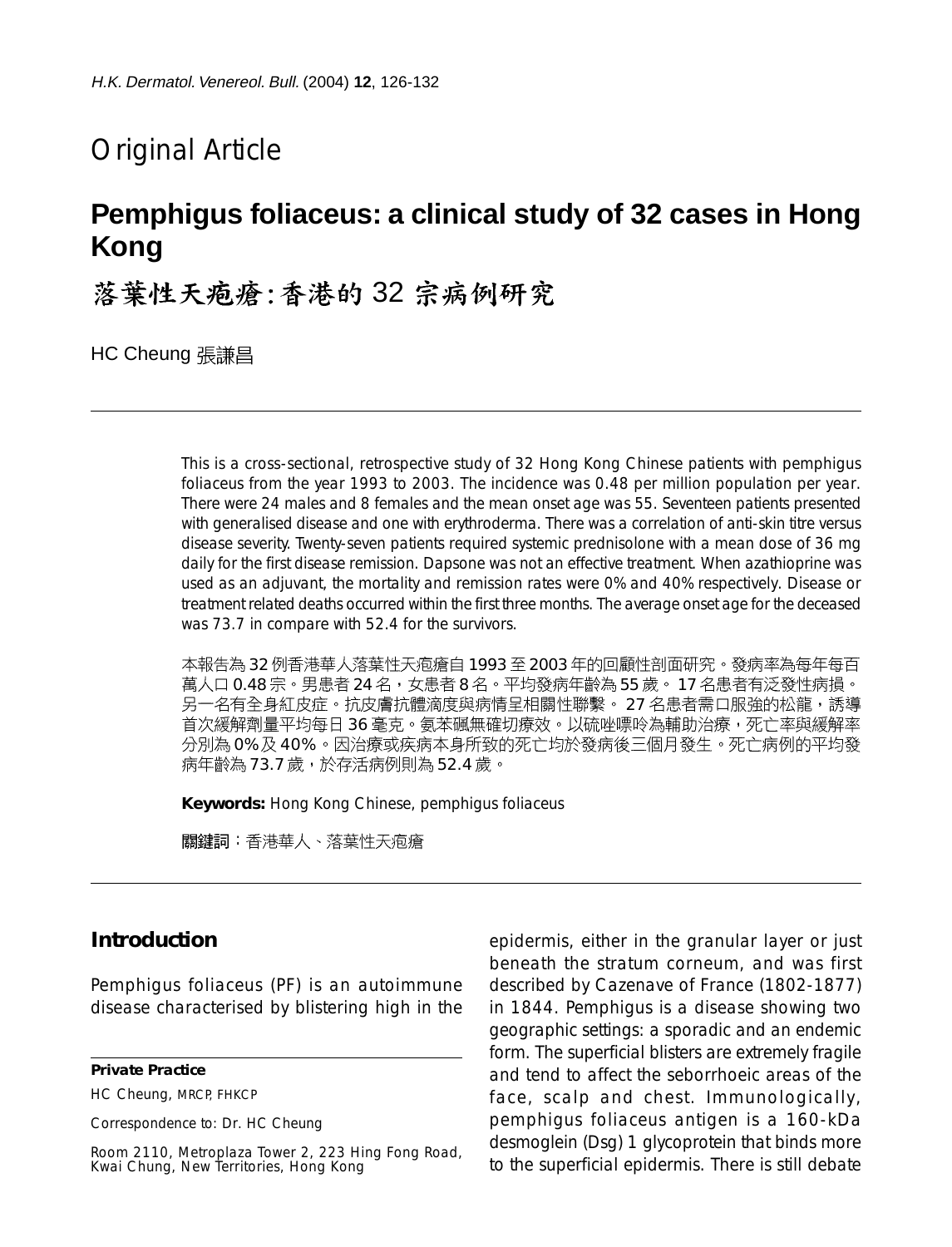on the best line of management. Pemphigus foliaceus is described as a chronic benign disease and responds well to treatment.<sup>1</sup>

# **Objectives**

The present study includes the period of January 1993 to May 2003 and is set to examine the local epidemiology, clinical characteristics, treatment and prognosis of pemphigus foliaceus. In addition, the following correlations are studied:

- 1) Presentation to treatment interval versus time to first remission and
- 2) Clinical severity at follow up versus anti-skin titre.

Clinical remission is defined as total clearance of cutaneous lesions noted by the attending dermatologist. Relapse is defined as a recurrence of cutaneous lesions documented by the attending dermatologist. A simple severity score was adopted from Harman et al<sup>2</sup> (skin score: 0, quiescent; 1, minor activity of less than five discrete lesions; 2, moderate activity of more than five but less than 20 discrete lesions; 3, severe, more than 20 discrete lesions or extensive, confluent areas of eroded skin).

## **Method**

A manual and computer search through the biopsy records were performed for the period of January 1993 through May 2003 in all the Hong Kong Social Hygiene Service (SHS) clinics. The inclusion criteria were proven histopathology from skin biopsy and confirmed by direct immunofluorescence (DIF) study.

These patients were invited for an interview for their medical history and skin condition. For those who were unable to attend or deceased, they or their relatives were interviewed over the telephone. Patient medical records, histology slides and, if available, DIF studies were reviewed. The literature

review was based on Pubmed search and compared with the present study.

## **Results**

## *Epidemiology*

There was an average of 1.64 pemphigus foliaceus cases per 10,000 new skin cases in the Social Hygiene Service from 1993 to 2003. This study reflected an incidence of 0.48 per million population per year. There were 32 patients diagnosed with pemphigus foliaceus during the study period with 24 males and 8 females giving a male to female ratio of 3:1 (Figure 1). A binomial test showed that the difference was significant,  $p < 0.05$ . The mean age at diagnosis for males was 56.4 (range from 17 to 82) and for females it was 50.9 (range from 10-75). An independent sample t-test indicated that the age difference between male and female patients were not significant,  $t = -0.66$ ,  $p > 0.05$ . All the affected patients were Chinese. There was no family history.

### *Clinical characteristics*

Table 1 summarises the clinical symptoms, sites of involvement and aggravating factors of PF. The mean duration from the disease onset to diagnosis was 10.07 months (range: 0.5-75). The average



**Figure 1.** Age and sex of patients at presentation.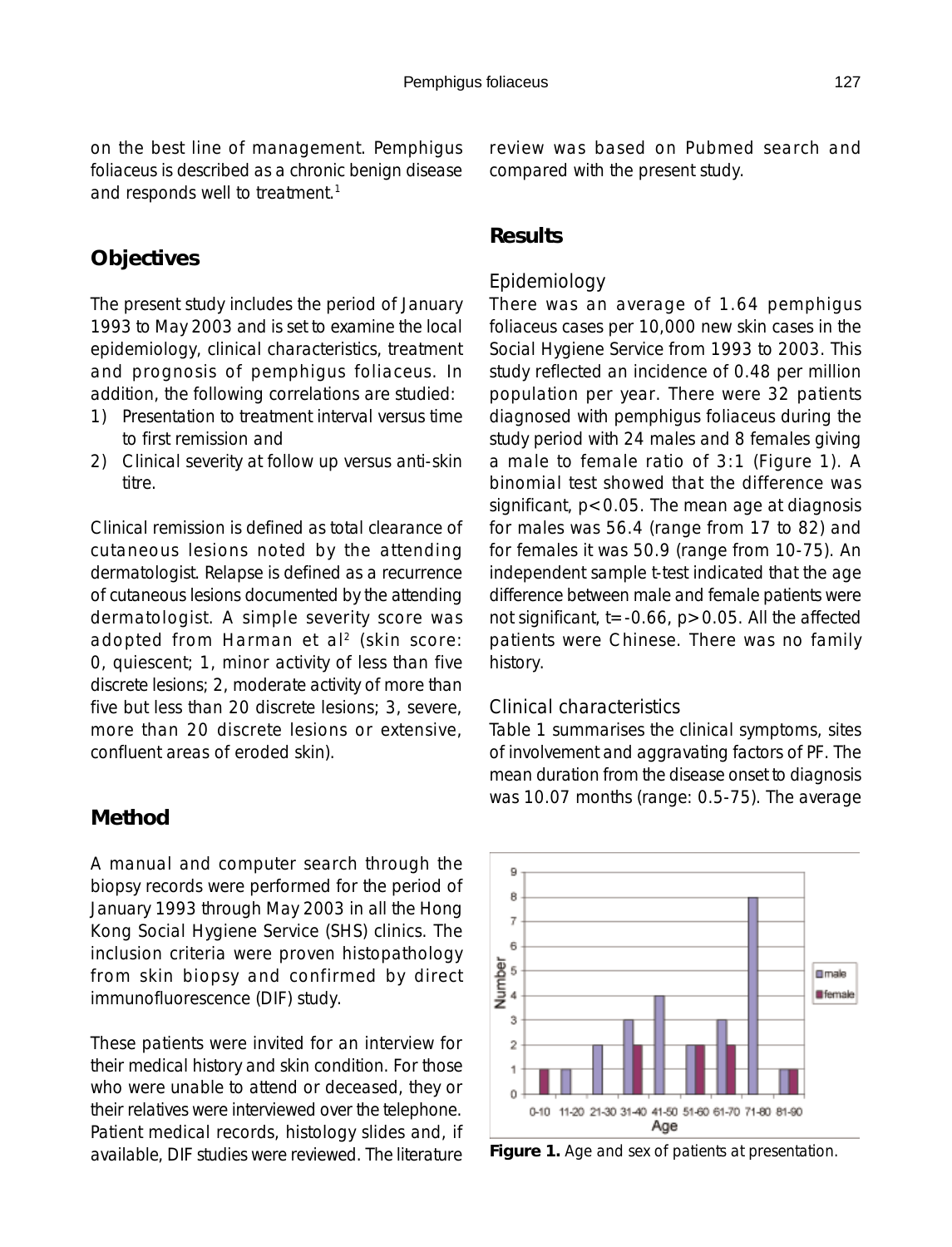|                     | No. of cases (%) |  |
|---------------------|------------------|--|
| Symptoms            |                  |  |
| None                | 8 (25)           |  |
| Itch                | 22 (69)          |  |
| Pain                | 8(25)            |  |
| Burning             | 4 (13)           |  |
| Site of involvement |                  |  |
| Head & Neck         | 6(18.7)          |  |
| Trunk               | 15 (46.9)        |  |
| Limbs               | 4(12.5)          |  |
| Generalised         | 17 (53.1)        |  |
| Erythroderma        | 1(3.1)           |  |
| Aggravating factors |                  |  |
| Heat                | 7(21.9)          |  |
| Sunlight            | 7(21.9)          |  |
| Humidity            | 1(3.1)           |  |
| Stress              | 1(3.1)           |  |
| Acid food           | (3.1)<br>1       |  |

**Table 1.** Symptoms, site of involvement and aggravating factors of PF

duration from the onset to the presentation of disease was 8.4 months. Hence, the average time from the presentation to diagnosis was 1.67 months.

Two patients were not included for the time to remission, duration of the first remission, number of relapses and number of relapses per year. One had poor compliance with treatment and another had no disease remission and passed away four months later.

The average time to the first remission in 30 patients was 1.58 months (SD: 1.33, range: 0.25-6). The mean duration of first remission was 16.75 months (SD: 24.24, range: 0.5-98). The ratio of total remission during follow up versus duration of follow up in all 32 patients was 0.6 (SD: 0.34, range: 0-1). The average number of relapses per year in 30 patients was 1.03 (SD: 1.62, range: 0-8). The average duration of follow up was 30.95 months (SD: 28.43, range: 1.5- 108). Figure 2 shows the time to first remission



**Figure 2.** Relationship between presentation to treatment interval versus time to first remission.

correlating with presentation to treatment interval  $(p=0.001)$ .

Among the group of PF patients, co-existing disorders included rheumatoid arthritis, psoriasis, non-Hodgkin's lymphoma and lung carcinoma. Transition to pemphigus vulgaris was noted in one patient.

#### *Diagnosis*

Among the 32 patients, histopathology showed that the level of splitting was high up in the epidermis, 56% were in the subcorneal layer and 44% were in the subgranular layer. Acantholysis and dyskeratosis were present in all patients. Table 2 showed DIF staining properties.

The mean anti-skin titre at diagnosis of 29 patients was 1/120. The mean anti-skin titre at follow up

**Table 2.** DIF staining in PF patients

|                 | No. of cases (%) |  |  |
|-----------------|------------------|--|--|
| IgG             | 30 (94)          |  |  |
| IgM             | 2(6)             |  |  |
| IgA             | 1(3)             |  |  |
| $\overline{C}3$ | 23 (72)          |  |  |
| Negative        | 1(3)             |  |  |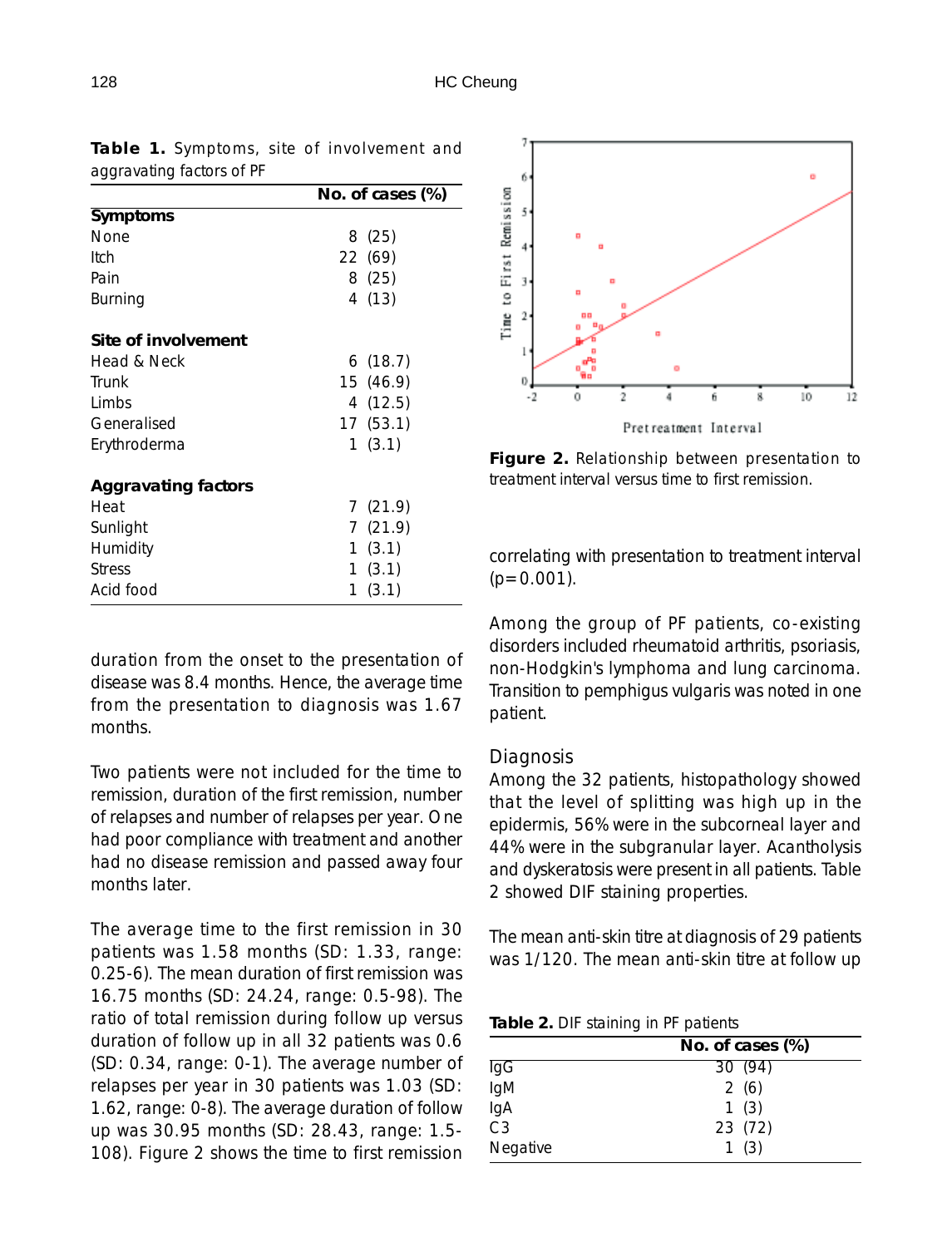of 20 patients was 1/100. The mean severity score was 1.43.

There was a positive correlation of antibody titre against severity score as illustrated by 20 patients who had blood tests at the follow up visit (Figure 3).

#### *Treatment*

Figure 4 summarised treatment given to the patients. The average initial dose of oral prednisolone in 27 patients required for disease remission was 36 mg per day (SD: 14, range: 20-60). At interview, 15 patients were taking oral



**Figure 3.** Pearson correlation between clinical severity and anti-skin titre at follow-up visit.

prednisolone and the average dose was 9.7 mg per day (SD: 10.56, range: 2.5-40) (one patient had poor compliance with treatment and was excluded). The average duration to disease remission in 25 patients was 1.23 months (SD: 0.83, range: 0.25-3.2). The ratio of average duration of steroid treatment versus duration of follow up was 0.81 (SD: 0.31, range: 0.07-1). Adjuvants were given to 11 patients for disease remission. For azathioprine, two out of five patients were taking treatment and two were in remissions at interview. For dapsone, two out of four were on treatment and three had active disease at interview; one died.

Complications of treatment can be divided into two groups, infective and non-infective. Treatment side effects were common. Nineteen out of 27 patients (70%) taking oral prednisolone versus four out of five (80%) put on azathioprine were affected; one patient taking azathioprine suffered from cryptococcal meningitis and treatment was changed to dapsone. Three out of four patients (75%) taking dapsone had haemolytic anaemia. One patient suffered from a sudden drop of haemoglobin from 15 g/dl to 9.5 g/dl and after stopping treatment, haemoglobin increased to 12.8 g/dl. None of the four patients received antibiotics encountered any problem.



**Figure 4.** Treatment given to PF patient.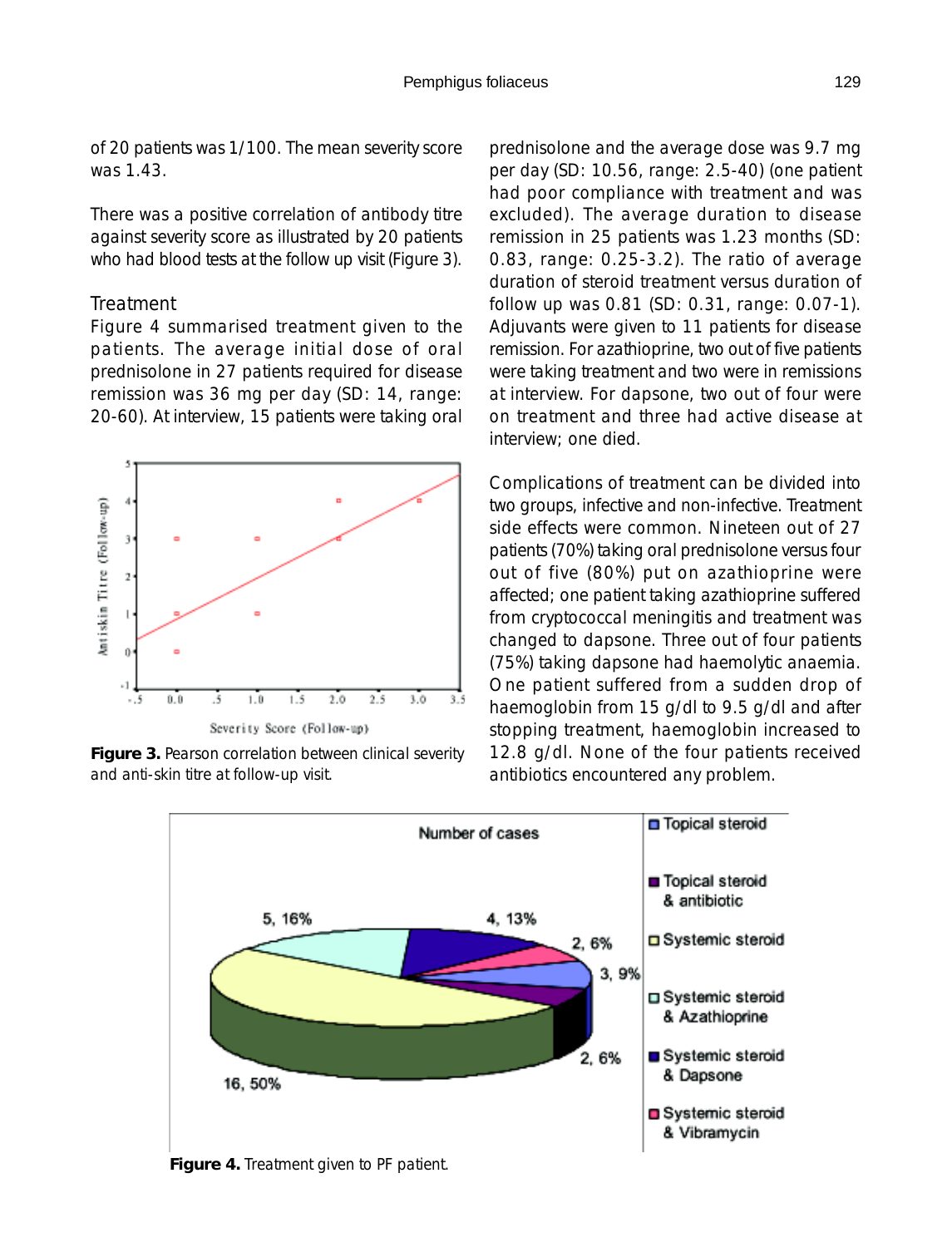## *Prognosis*

At interview, nine patients were in remission with no treatment, whereas four patients required a mean oral prednisolone dosage of 8.75 mg daily for disease control; one patient also received azathioprine 50 mg daily. Twelve patients had active disease and required a mean oral dosage of prednisolone 12.5 mg daily; in addition two of these patients required dapsone 100 mg daily and one required azathioprine 100 mg daily. Three patients had active disease but on no treatment. Four patients had passed away (Figure 5).

The mean onset age for the deceased was 73.7 years in comparison with 52.4 for the survivors. There were four deceased during the follow up period (Table 3).

# **Discussion**

## *Epidemiology*

The average incidence was 0.48 per million population per year in Hong Kong and was comparable with the sporadic form in the United States<sup>3</sup> and Western Europe.<sup>4,5</sup> Although the Social Hygiene Service is taking care of the majority of dermatology patients in the territory, this is likely to be an under estimation.

All the affected patients were Chinese and mostly in their fifties, 56.4 for males and 50.9 for females. There was a male preponderance with a ratio of 3:1. There was no clear explanation. There is no regional difference for the age of presentation in Singapore,<sup>6</sup> Hong Kong,<sup>7</sup> or China.<sup>8</sup> The sporadic form in United States<sup>3</sup> and Western Europe<sup>4,5</sup> was more prevalent between the fifth and sixth decade of life, whereas the endemic form in Brazil affected the second and third decades of life.<sup>9</sup> An equal sex predisposition has been reported in North America,<sup>3</sup> Finland,<sup>4</sup> France,<sup>5</sup> Brazil,<sup>9</sup> Singapore,<sup>6</sup> Hong Kong<sup>7</sup> and China.8

## *Clinical characteristics*

The mean duration from the onset to diagnosis was 10.07 months. Six patients (18.75%)



**Figure 5.** Disease outcome at interview.

| <b>Tapic 9.</b> Dutails of the deceased |     |                                 |                                     |                       |  |
|-----------------------------------------|-----|---------------------------------|-------------------------------------|-----------------------|--|
| Age                                     | Sex | Survival from onset<br>(months) | Survival from diagnosis<br>(months) | Cause of death        |  |
| 62                                      | M   |                                 |                                     | Chest infection       |  |
| 77                                      | M   | 74.3                            | 28                                  | Lung carcinoma        |  |
| 74                                      | M   | 12.25                           | 10.25                               | Myocardial infarction |  |
| 82                                      | M   | 4.75                            | 2.5                                 | Pneumonia             |  |

| Table 3. Details of the deceased |
|----------------------------------|
|                                  |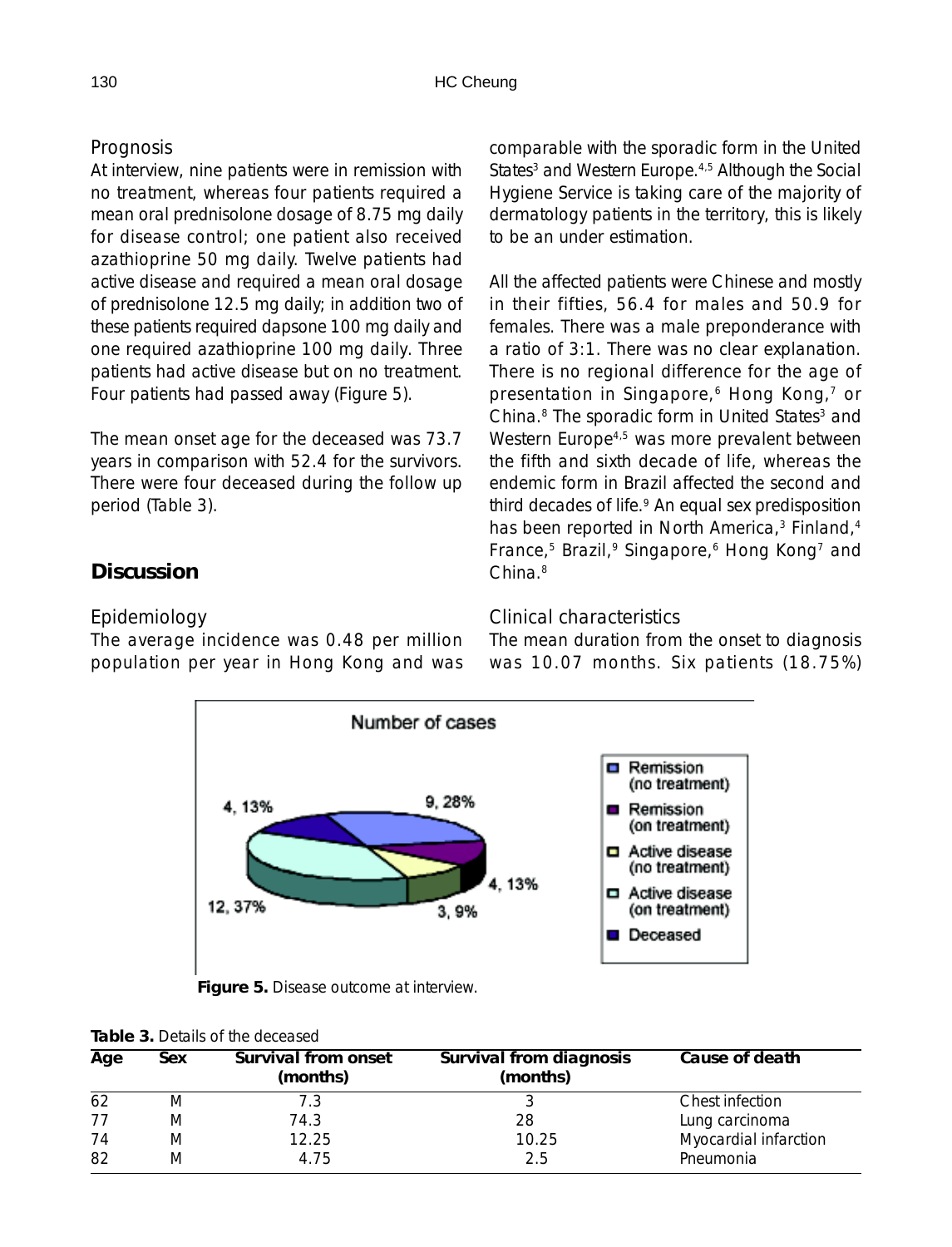presented after a year. The delay was due to mild disease, late presentation to dermatologist, low index of suspicion among general practitioners, coexistence of other skin disease and attitude of patient towards the disease. When they presented to the dermatologist, the diagnosis was made promptly. The average time from the presentation to diagnosis was 1.67 months. The average time to the first remission was short (1.58 months). They enjoyed a long duration of first remission of 16.75 months. The disease tended to become chronic and lead a fluctuating course as evidenced by a ratio of 0.6 of total remission time during follow up versus duration of follow up. The number of relapses per year is also a reflection on the course of the disease with a mean of 1.03. Most patients were followed up on a long term basis with an average follow up time of 30.95 months. However, there were seven defaulters and four patients were deceased. Only one patient was discharged.

There was a correlation of time to first remission versus pre-treatment interval in this study. It makes sense that the earlier a patient is treated, the shorter the time it takes to remission.

Pemphigus foliaceus has been reported in association with autoimmune disease and malignancy by Rosenberg et al.<sup>10</sup> The patient who developed rheumatoid arthritis was never treated with penicillamine. Similarly, the non-Hodgkin's lymphoma patient was not treated with immunosuppressive therapy at any stage. Finally, one patient showed a transition to pemphigus vulgaris after 17 months, an uncommon phenomenon known as an epitope-spreading.11

#### *Diagnosis*

All the dermatopathologists agreed that pemphigus foliaceus is a straight forward diagnosis. DIF is a reliable test for diagnosis and is positive for IgG and C3 in both affected and normal skin in early disease. Hernandez et  $al<sup>12</sup>$  and Jiao et al<sup>13</sup> reported these results in their studies. One patient had a negative test due to lesional skin specimen. Another negative test for IgG was positive for C3, but the dermatopathologist pointed out to the diagnostic features of PF.

There was a correlation between anti-skin titre and disease severity. Similar results were reported by Judd et al<sup>14</sup> and Fitzpatrick et al.<sup>15</sup> However, as the correlation was not perfect, clinical follow up and assessment were equally important. In Hong Kong, the substrate employed for the anti-cellular antibodies is monkey oesophagus.

In comparison with a study in Singapore by Goon et al,<sup>6</sup> the yield for positive histology was higher in Hong Kong. This may reflect on the severity of the disease at presentation, high pick up rate by our pathologists or cases selection at the beginning of the study. Since the average of IIF titre was also higher, this represented a group of patients with more severe disease activities. However, the percentage of positive DIF was the same in both countries.

#### *Treatment*

Pemphigus foliaceus is a rare disease. There is no large controlled trial.1,16-18 Pemphigus foliaceus is described as a chronic benign disease and responds to potent topical steroids.<sup>1</sup> In this aspect, it differs from the results of this study. Out of the 32 patients, only five responded to topical therapy and 27 were treated with oral prednisolone for disease remission. The average dose was 36 mg daily. As the build and body weight of local Chinese are lighter and adjuvants are introduced early, this is considered as a large dose, especially in the older patients. Unfortunately, the body weight of these patients was not available for comparison. Pemphigus foliaceus responded quickly to treatment in our patients. The average time to the first remission was short (1.23 months). The disease ran a chronic fluctuating course and required a low maintenance dose. This was reflected by disease free duration versus follow up time and the number of relapses per year. At